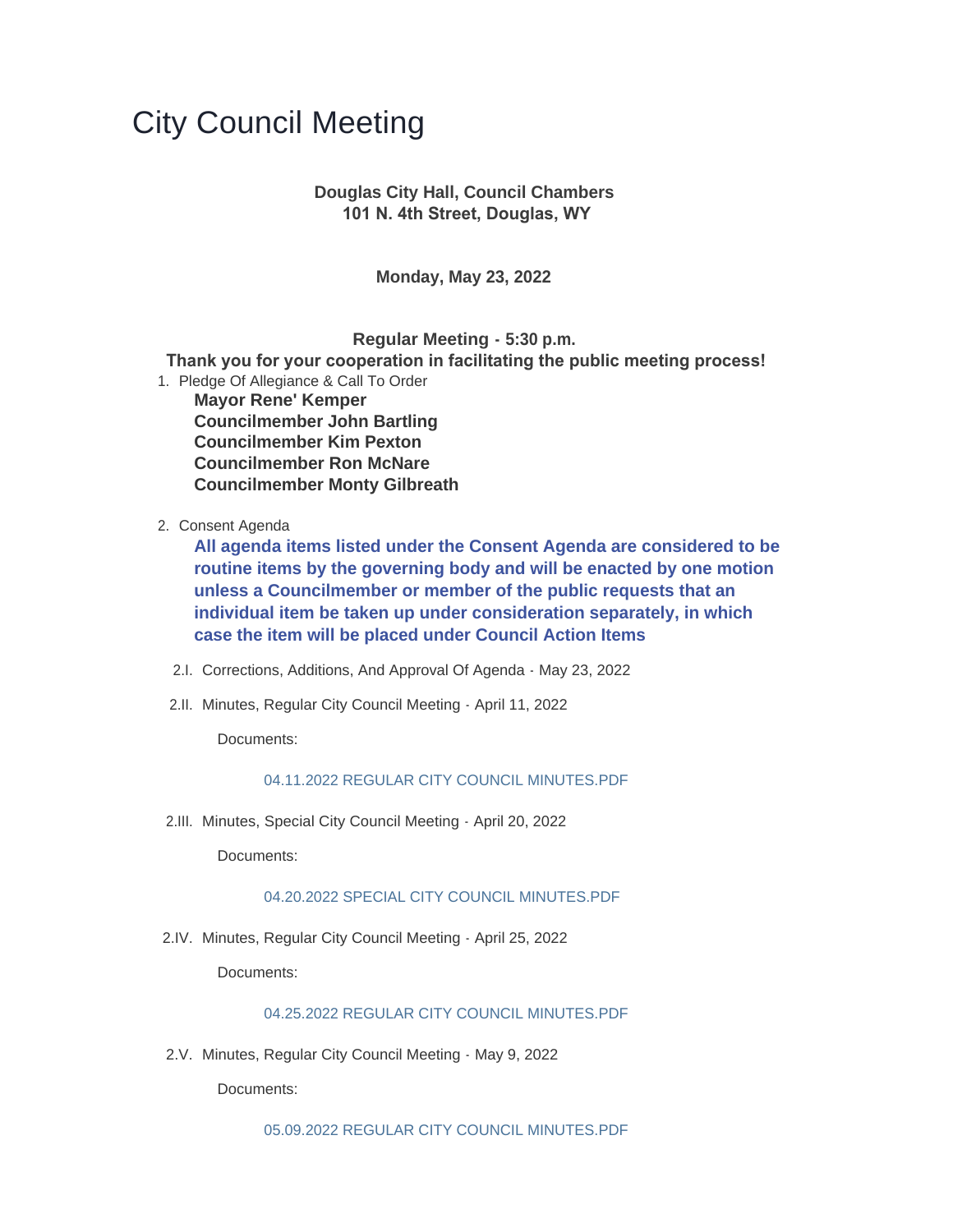- 3. Public Comment
- 4. Presentations
	- 4.I. Presentation: Douglas Historic Preservation Commission
- 5. Proclamations
	- 5.I. Proclamations: Retirement Of Annette Hilyard

Documents:

#### [2022 - ANNETTE HILYARD RETIREMENT PROCLAMATION.PDF](https://www.cityofdouglas.org/AgendaCenter/ViewFile/Item/5075?fileID=4347)

- 6. Council Action Items
	- 6.I. Bedtick Ranch Limited Partnership LLC: Memorandum Of Understanding

Documents:

[MOU CITY OF DOUGLAS AND BEDTICK RANCH LEVEL II WATER STUDY](https://www.cityofdouglas.org/AgendaCenter/ViewFile/Item/5077?fileID=4348)  FINAL.PDF

6.II. Rocky Mountain Power Agreement For The Assignment Of Easement And Bill Of Sale: Sheep Mountain Well

Documents:

[SHEEP MTN WELL - BILL OF SALE - DOUGLAS CITY DISTRIBUTION LINE](https://www.cityofdouglas.org/AgendaCenter/ViewFile/Item/5063?fileID=4336)  (002) FOR COUNCIL 5\_13\_2022.PDF [SHEEP MTN WELL - DOUGLAS CITY LINE ASSIGMENT 4\\_28\\_2022 FOR](https://www.cityofdouglas.org/AgendaCenter/ViewFile/Item/5063?fileID=4368)  COUNCIL 5\_13\_2022.PDF

6.III. City Engineer Contract: CEPI

Documents:

#### [CONTRACT CEPI 2022.PDF](https://www.cityofdouglas.org/AgendaCenter/ViewFile/Item/5064?fileID=4369)

6.IV. Change Order No. 1: Mesa Drive Mill & Overlay Project

Documents:

[MESA - CO1 MEMO.PDF](https://www.cityofdouglas.org/AgendaCenter/ViewFile/Item/5080?fileID=4353) [MESA CT CO-FORM.PDF](https://www.cityofdouglas.org/AgendaCenter/ViewFile/Item/5080?fileID=4354) [MESA CT CO-SPREADSHEET.PDF](https://www.cityofdouglas.org/AgendaCenter/ViewFile/Item/5080?fileID=4355)

6.V. 2nd & 3rd Street Improvements Project

Documents:

[2ND ST STORM-ESTIMATE\\_4-9-22.PDF](https://www.cityofdouglas.org/AgendaCenter/ViewFile/Item/5087?fileID=4360) [3RD ST STORM-ESTIMATE\\_4-9-22.PDF](https://www.cityofdouglas.org/AgendaCenter/ViewFile/Item/5087?fileID=4361)

- 7. Council Discussion & Non-Action Items
	- 7.I. Treasurer's Report: April 2022

Documents: